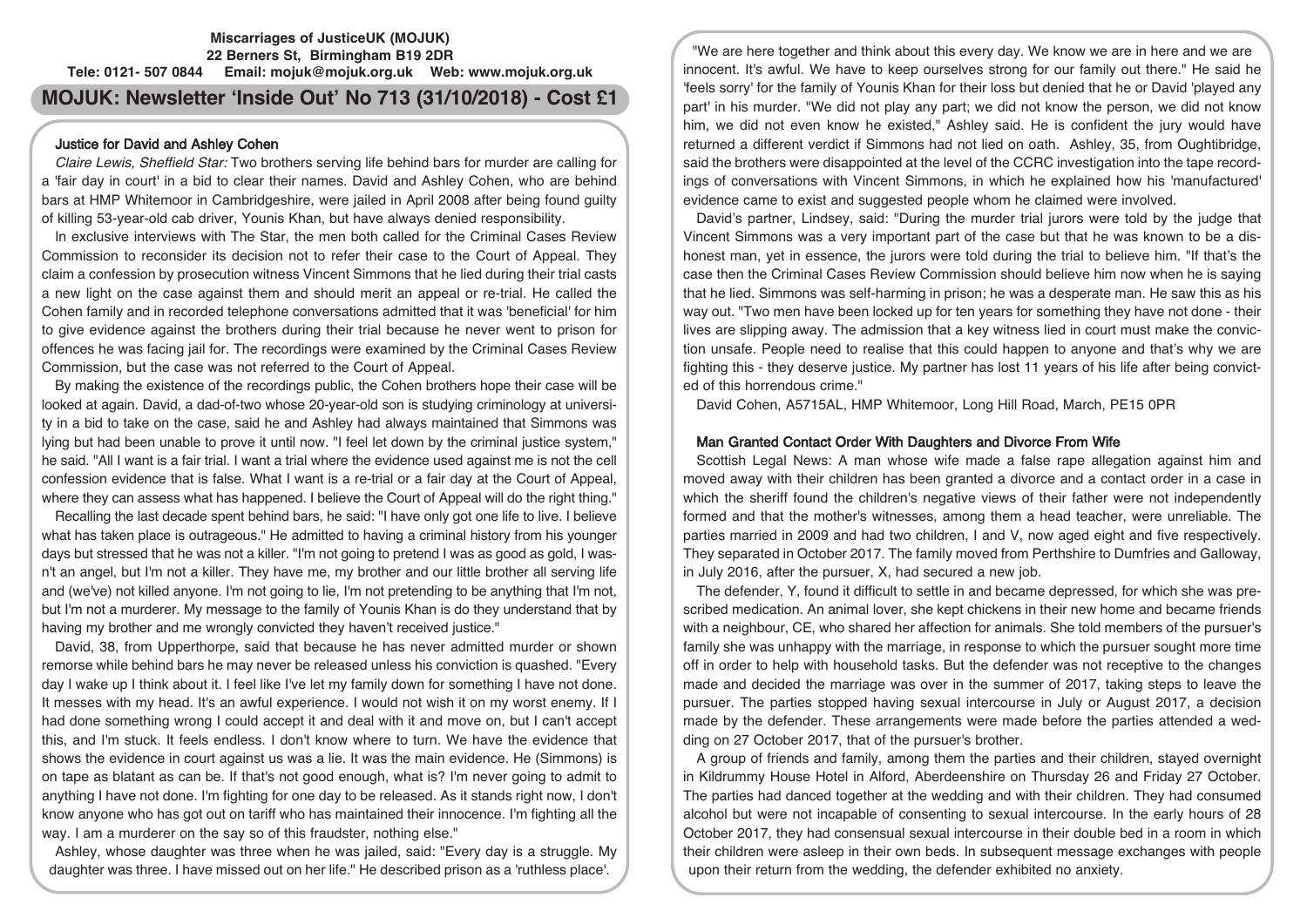On the night of 29 October or morning of the following day, 10 or 12 of the defender's 15 chickens were killed by a fox or other animal. The pursuer found the dead chickens in the morning at 9am and phoned the defender at 9:15am to tell her – she reacted with distress. At 9:30am she arrived at the home of CE, the neighbour. She was upset and distressed. She told the defender that she had been raped by the pursuer. The pursuer was never arrested over the allegation, by May 2018 there were no criminal proceedings.

The parties' children had stated their opposition to continuing a relationship with the pursuer and had put their views forth in pictures and words. They told people outside their family they were afraid of being taken away by their father and stated their opposition to contact with him and any members of his family. Among the persons told this were a Women's Aid worker in Dumfries, whom the children spoke to in November 2017 and a court child welfare reported, who interviewed them in March 2018.

The children's views were not genuine, independent and uninfluenced. Their opposition to contact with their father had been influenced by their mother. Both parties were found to have parental rights and responsibilities towards the children. It was determined to be in the best interests of the children to reside with the defender and also in their best interests to have contact with the pursuer.

In a written judgment, Sheriff Mohan said: "I was very surprised at the evidence that I only a day later told her mother that she was crying "tears of joy" at getting away. While I have no reason not to accept that I told the Women's Aid worker in those first few weeks that she "hated" her dad, I do not accept that as the child's genuine view, independently formed."

He added: "I have concluded that there is no reasonable basis for refusing a contact order. The evidence demonstrated that, while there were stresses at home, the pursuer had a healthy relationship with his daughters. He looked after them, albeit to a lesser degree than the defender. The defender trusted him to look after the girls over two weekends in September 2017, the month before separation. The pursuer provided for the children financially. He played a part in their health and development. They lived in the same household, at various locations, for all of their lives until 31 October 2017. The girls often went out with him [ ] and helped him with jobs. Even the defender – in texts to her mother in July 2017 – accepted his commitment to the family."

#### Do Civil Rape Cases Mark 'Destruction Of Justice'?

Stuart Waiton, Scottish Legal News: Men in Scotland are now at risk of being branded 'rapist' for political and ideological reasons, following the Stephen Coxen case. Coxen was tried for the rape of Miss M in 2015 in the High Court, the verdict was not proven and Coxen walked away a free man. Three years later in a landmark ruling a judgment has been made against this man, in other words, he has been found guilty and been asked to pay £80,000 in damages. Perhaps worse than the financial hit, Coxen has been branded a rapist.

The civil justice system is the place were individuals use the law in relation to one another, so it could be argued, this a private affair between Coxen and Miss M, but that would be to ignore how and why this case was carried out in a civil rather than a criminal court.

This is not the first case of this kind. In 2017 the footballer David Goodwillie was taken to a civil 'court' for rape and fined £100,000. On this occasion, Goodwillie's case did not even make it to the High Court due a lack of evidence. Nevertheless, despite this apparent lack of evidence the sheriff ruled against him. Stephen Coxen, on the other hand, had a trial and was then, essentially, put on trial for the same act a second time, thus breaching the principle of double jeopardy.

Some would argue that the civil justice system is different and therefore this is not a breach of this principle. Technically, they have a point. But the reality of the matter is that in both cases

the judgment about an extremely serious crime has been forced through the back door of the Sheriff Court. Just as the Goodwillie case set a precedent for rape being examined in a civil court. Coxen's case is the first case of its kind in more than 100 years. This risks taking us back not only to 'Victorian values' but to a pre-modern situation where our victim centred form of justice becomes based more upon vengeance and prejudice than upon justice.

The problem with a rape case being ruled upon in a civil court is that the weight of evidence in a civil case is 'the balance of probabilities' as opposed to the need to prove an act 'beyond a reasonable doubt'. Rape is clearly a criminal matter and should, as it has been for generations, be dealt with in the highest court of the land, overseen by a jury and needing corroborating evidence.

In a civil case, like Coxen's, the balance of probabilities benchmark means that guilt can be found by an individual, in this case Sheriff Robert Weir, based simply upon an opinion about the credibility of the witnesses – there is no need for concrete evidence. Sheriff Weir heard the story of a drunken night in 2013 that ended in sex between Coxen and the unnamed woman and drew the conclusion that Stephen Coxen 'took advantage' of Miss M, who was, in the sheriff's opinion, too drunk to give consent.

It would be harsh to blame the women in question for wanting to have a second trial and one that needs no corroboration. It may be harsh to even question the Sheriff's ruling, after all, this is a civil process and so long as you believe there is a 51 per cent chance that the alleged victim is telling the truth, Sheriff Weir would have to act accordingly. What is wrong however is that the Scottish criminal justice system deems it acceptable to put a man on trial for the same act twice and in a court where a guilty verdict is a far more likely outcome.

This is not a matter of taking the side of men or women, it is simply a matter of justice. Justice is, or should be, a universal system that treats everyone the same and is one that is based on objectivity and evidence. These principles of law, coupled with the need to prove guilt beyond a reasonable doubt have been the bedrock of criminal justice in this country and are some of the most enlightened and progressive aspects of modern society. But they are being lost.

So why is this happening? One reason is that the criminal justice system across the UK is becoming victim centred. This sounds reasonable, but not when it means that the scales of justice are unbalanced in an attempt to 'find closure' for victims at the expense of due process and evidence. The other is the concern about the difficulty of finding guilt in rape cases, something that has become more of a political issue as concerns and campaigns about sexual crimes and harassment heighten.

What we are now witnessing is the Scottish justice system, the state and the government all pushing to convict men of rape.

In the Goodwillie case, the woman in question was supported by the UK government agency, the Criminal Injuries Compensation Authority. She was awarded £11,000 for what they believed was a rape, before Goodwillie stepped into the Sheriff Court. In the case of Stephen Coxen, Miss M received the support of the Scottish Legal Aid Board. In other words, if we 'follow the money' it leads back to the state and government funding this new development.

What is more, the money for the Coxen case came from a special fund within the Legal Aid Board, set up specifically to pursue cases of gender-based violence. Here we find a further problem because the very idea of gender-based violence, or at least the understanding of this by the Scottish government, is both political and ideological and stems from a particular, onesided, and often extreme brand of feminism.

In the Scottish government's Equally safe delivery plan, published in 2014, we are informed that gender based violence is a 'function of gender inequality, that is an abuse of male power and priv-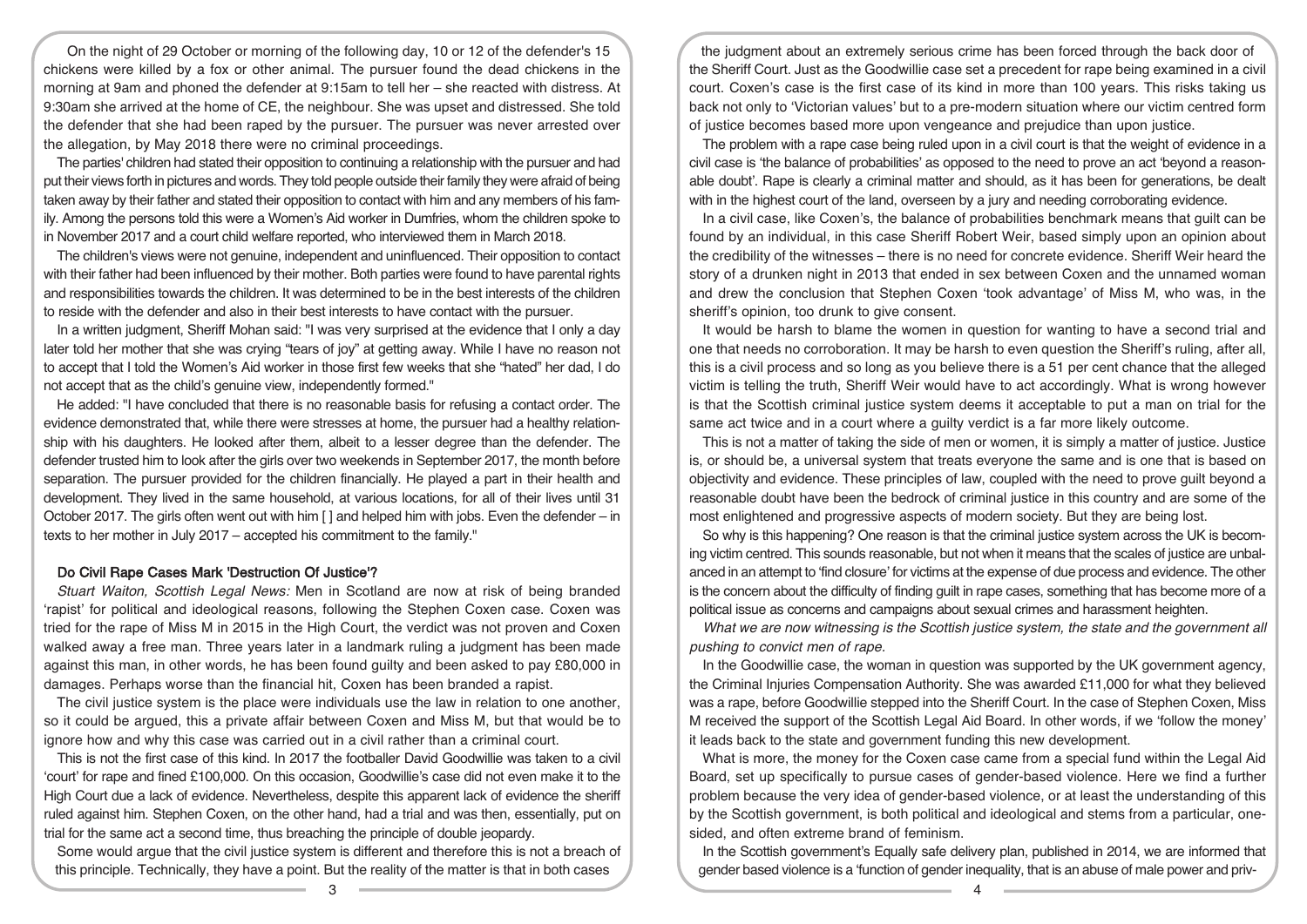ilege', and that 'women and girls experience violence and abuse because they are women and girls – and because they continue to occupy a subordinate position within society in relation to men'.

This feminist ideology that has been adopted by the government stems from a belief that we live in a patriarchal society based on gender inequality, enforced by men, who have power, over women, who do not. It is a highly contested ideology and one I suspect the vast majority of the Scottish electorate do not subscribe to. It is also an ideology that at its most extreme has resulted in the claim that 'all men are potential rapists' and that abuse of men by women is an impossibility: If power lies in the hands of men, the argument goes, it would be oxymoronic to believe in violence ie power, of women against men.

That this completely one-sided understanding of gender based violence has been adopted by the government is significant, as is the lack of political protest or opposition to it. The police and the criminal justice system more generally does not subscribe to this feminist doctrine, if it did so openly, it would no longer be possible to even suggest that there is a balance to the justice system. But it would be difficult to imagine that it does not influence how our system of justice operates.

The idea of gender based violence has become a political issue and tool, one where the idea of #believe has become uncoupled from criminal justice processes and become instead a moral position taken by 'right thinking people'. The Scottish government is now funding rape cases through the back door and there are rumoured to be more cases in the pipeline. The result is that every failed rape case can now be tried twice and many more men will be branded rapists based on the balance of probabilities and the pressure on sheriffs to #believe. What we are witnessing is the destruction of justice.

Dr Stuart Waiton is an academic and the author of Snobs Law: Criminalising Football Fans in an Age of Intolerance. This article first appeared in The Herald.

#### Woman Deprived of Fair Hearing Through Conduct of Trial Judge - Convictions Overturned

John Hyde, Law Gazette: The court ruled that His Honour Judge Stephen John had unfairly made comments during the woman's trial which indicated his belief in her guilt. He had urged her counsel to give 'robust advice' about her plea and withdrew the woman's bail and remanded her in custody the night before she was due to give evidence. He also threatened her 14-year-old daughter with custody if the teenager made any facial response to the testimony that was being given. This meant the woman doubted the fairness of the process and was thereby 'handicapped' in giving her evidence.

The woman was convicted at Kingston Crown Court in April of bringing cannabis, two mobile phones, two charging cables and a SIM card on a visit to her partner in prison. The handover had allegedly happened while she visited the prisoner with her teenage daughter. A search of the prisoner later revealed he had stashed these items on his person. The woman, who was jailed for 18 months, admitted smuggling in the SIM card but denied being responsible for the other items. In the appeal, her lawyers argued the judge's decision to hold her on remand overnight demonstrated a 'hostile attitude' and affected the quality of her evidence.

They submitted that when the woman gave evidence, the judge posed questions more akin to comment or cross-examination than attempts at clarification. HHJ John had already directed that the woman's teenage daughter sit at the back of the courtroom and not approach the dock. He warned the 14-year-old that if she responded in any way during the evidence, he would 'have the officer arrest you and take you downstairs. And I don't care if you're 14; you'll go into a cell same as anybody else.' When defence barrister Michael Haggar sought to

intervene, the judge replied: 'Don't lecture me Mr Hadder [sic], I'm speaking to her.'

The Court of Appeal said it was not appropriate for the judge to threaten the girl with custody at all - let alone for a facial reaction to the evidence. If he wanted to restrict her input, he could simply have not allowed her in the courtroom. Appeal judges found substance in four grounds of complaint, which taken together led the woman to think he had taken an adverse view of her case and that she would not get a fair trial. This may well have handicapped her in giving evidence and resulted in her not receiving a fair trial. The conviction was set aside and the prosecution opted not to seek a retrial.

#### Emmanuel Omotoso - Conviction Quashed Retrial Ordered

1. This appeal against conviction, brought with the leave of the SJ, concerns the admission of the appellant's bad character during his trial at the Crown Court in Harrow in June 2016 before His Honour Judge Arran and Jury, on two counts of possessing a firearm with intent to endanger life.

2. He was convicted of those two offences on 30 June 2016 and subsequently sentenced to an extended sentence of imprisonment.

3. The appellant had previous convictions from 2009 onwards for offences of robbery, possession of cannabis, obstructing a police officer, battery, two offences of possession of cocaine with intent, possession of a knife, possession of heroin with intent, assaulting a constable, possession of cocaine, common assault, threatening behaviour, possessing an offensive weapon, theft, and affray.

4. After the appellant had given evidence and the defence had closed its case, the Judge invited the prosecution to consider whether to apply to adduce evidence of the appellant's bad character. Mr Harounoff accepted the invitation and made the application on two bases.

5. First, he applied under s.101(1)(f) and s.105 of the Criminal Justice Act 2003 ('CJA 2003') to correct a false impression given by the appellant in his evidence that he was an auditor and was training to be a HGV driver ('gateway (f)'). Secondly, he applied under  $s.101(1)(g)$  and s.106, on the basis that the defence had made an attack on the character of a prosecution witness ('gateway (g)'). Although he had completed his evidence, the appellant could be recalled in order to deal with aspects of his convictions if necessary. It was agreed that his convictions for failing to comply with court orders were not significant.

6. The defence submitted that any application ought to be in writing. Furthermore, the application based under gateway (g) was made too late. It should have been made at the time of the crossexamination or at the close of the prosecution case. In any event, the cross-examination of the officer had not sought to question his honesty or integrity. Had the Crown raised its concerns at the time then defence Counsel could have made it clear that she was not alleging any bad faith on the part of the officer. He was questioned to highlight the failings in the investigation which may have been due to inadvertent mistake but which the jury needed to be careful about. The officer had said that he had spoken to a lot of different potential eyewitnesses, but that there was nothing further to disclose. None of those conversations were recorded. The evidence of Mr Westbrook – that he was not spoken to – contradicted the statement of the officer that he had been spoken to.

7. So far as the application under gateway (f) was concerned, the defence submitted that the appellant's evidence that he had been doing auditing was not given with a view to advancing positive good character, but as part of his evidence to show that he was not hiding from the police but simply getting on with his normal life. Any application in respect of gateway (f) should have been made before the appellant was cross-examined. It did not follow from what he had said that the jury would form a view that he was doing a professional job at the time. Had the issue been flagged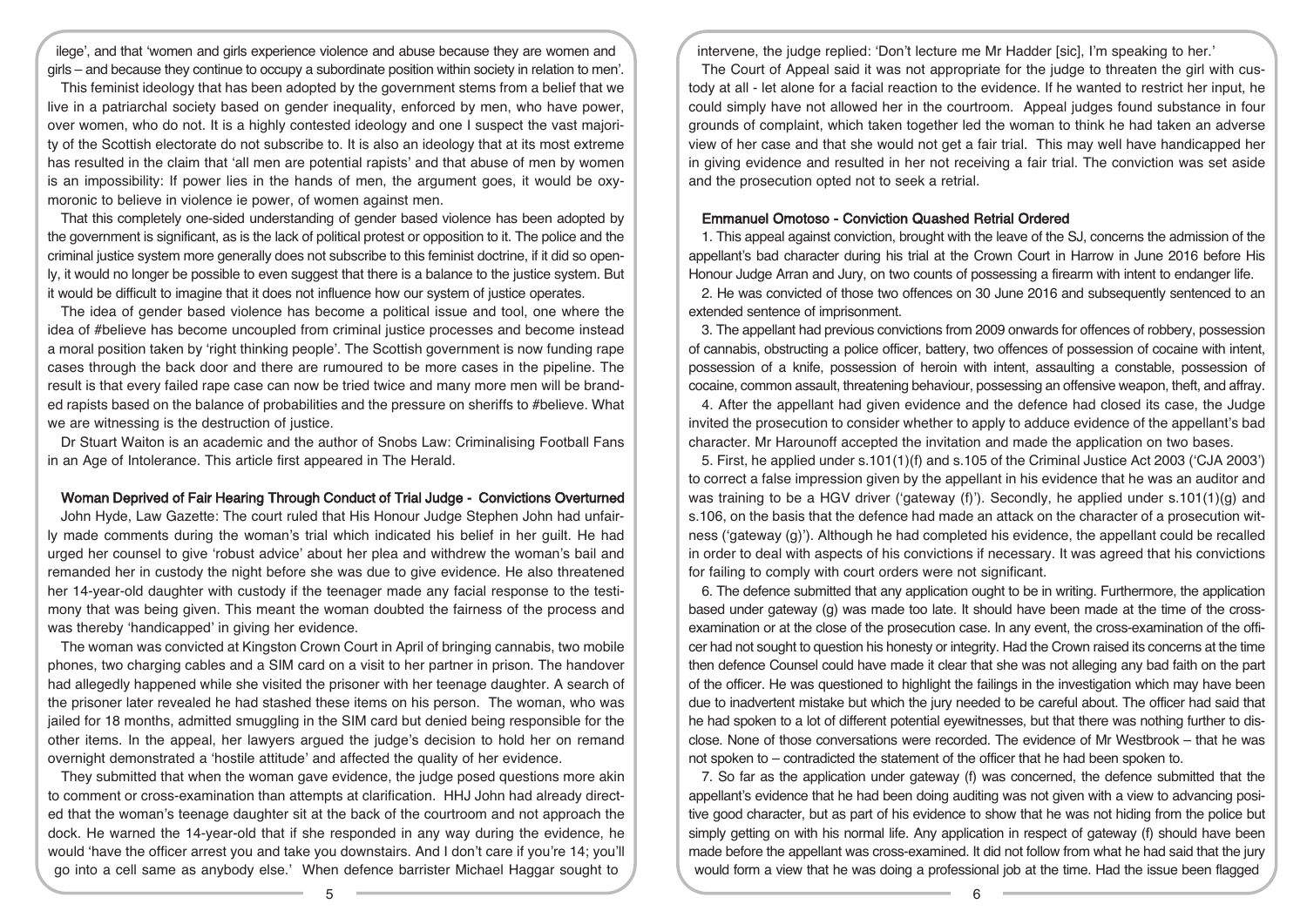up at the time the appellant would have had the opportunity of correcting his evidence: The appellant had now clarified that he had meant to say that he was involved in stock-taking.

8. The Judge indicated that he was minded to allow the application but directed that the prosecution should put the application in writing. Following this, the defence made further submissions, or perhaps more accurately, repeated its submissions, with the Judge repeating points he had already. He then gave his ruling which is the subject of the appeal

9. During submissions the Judge stated that the appellant could apply to be recalled but Counsel stated that she was not making such an application. The offer was repeated later by the Judge. The OIC in the case was then recalled and gave evidence of the appellant's previous convictions as set out above.

10. Following this, Tre Burgess then gave evidence as to his movements on the day of the incident that was consistent with the appellant's evidence. He admitted that he had been present in the Audi when guns had been thrown from the vehicle. He explained that he was in debt to someone after crashing their car and, as he could not afford to pay for the repairs, he had been forced to look after drugs for them. On the night of the incident this man had handed him another package to look after. He did not look inside. He took the package with him in the Audi when the appellant's uncle gave him a lift home. When he saw the police cars he panicked, told the driver that he had something on him, and threw the items from the car.

Consideration of the Appeal: 11. We start with four general observations.

12. First, when considering an appeal in relation to this type of application it is important for this Court to bear in mind what was said in R v. Renda and others [2006] 1 Cr App R 24 p.380: Several of the decisions or rulings questioned in these appeals represent either judgments by the trial judge in the specific factual context of the individual case, or the exercise of a judicial discretion. The circumstances in which this Court would interfere with the exercise of a judicial discretion are limited. The principles need no repetition. However, we emphasise that the same general approach will be adopted when the Court is being invited to interfere with what in reality is a fact specific judgment. As we explain in one of these decisions, the trial judge's 'feel' for the case is usually the critical ingredient of the decision at first instance which this Court lacks. Context therefore is vital. The creation and subsequent citation from a vast body of so-called 'authority', in reality representing no more than observations on a fact specific decision of the judge in the Crown Court, is unnecessary and may well be counterproductive. This legislation has now been in force for nearly a year. The principles have been considered by this Court on a number of occasions. The responsibility for their application is not for this Court but for trial judges. Finally, even if it is positively established that there has been an incorrect ruling or misdirection by the trial judge, it should be remembered that this Court is required to analyse its impact (if any) on the safety of any subsequent conviction. It does not follow from any proved error that the conviction will be quashed.

13.Secondly, there was a difference between the applications under gateways (f) and (g). Whether a defendant has given a false impression to the Jury (at least by what he or she says in evidence) can often be identified from looking at the transcript. In the present case the issue on the application of gateway (f) was relatively straightforward, and so was the likely impression on a jury. Whether a defendant has made an attack on another person's character under gateway (g) may or may not be apparent from the transcript of the evidence. As is made clear in Renda, the trial judge will be in a far better position to assess the nature and direction of a cross-examination than this Court, and transcripts even if available can never convey the full picture. However, in the present appeal we have not been provided with transcripts of any part of the cross-examination.

14. Thirdly, although the application under gateway (f) was made soon after the appellant had given his evidence, the application under gateway (g) was made after the close of the prosecution case. Whether the applications could and should have been made earlier is a matter to which we return later in this judgment.

15. Fourthly, it is common ground that it was the Judge who suggested that the prosecution consider making a bad character application. We do not regard this as objectionable in itself, provided that a judge is scrupulous in not taking on the function of the prosecutor or appearing to do so. Any such suggestion to the prosecution should be carefully expressed, not least because the judge may not be aware of what has been agreed between the trial advocates. In the present case, the Judge could not have known whether the appellant's character was to be put before the Jury under gateway (g) until the close of the cross-examination.

Conclusion: 16. Accordingly, we quash the conviction on counts 1/2. Agreed at the conclusion of the hearing that, if we adopted this course, there should be a retrial and we so order.

#### London Police Force Must Act Over Excessive Force Claim, Says Court

Damien Gayle, Guardian: City of London force must take disciplinary action against officer accused of clubbing Alfie Meadows over the head. The City of London police force has failed in an attempt to block disciplinary action against an officer who was accused of clubbing a student over the head and causing a life-threatening brain injury. The force was immediately criticised over its lawyers' attempt to persuade a judge that the Independent Office of Police Conduct had overstepped its role when it forced proceedings against PC Mark Alston, who is accused of using excessive force against 20-year-old Alfie Meadows in 2010. The incident occurred at a demonstration when violence broke out between police and protesters. Meadows, who was a second year philosophy student at the University of Middlesex, needed emergency surgery to save his life. He was subsequently cleared of violent disorder at the demonstration.

Lawyers for the City of London police had tried to argue that the case had no merit, and that the IOPC was "undermining public confidence" in the police by ordering forces to bring too many officers before gross misconduct disciplinary hearings. But at a hearing at the high court in London, Lady Justice Sharp and Mr Justice Garnham accepted the IOPC's case that it was up to a disciplinary panel, not the watchdog, to decide whether a case had merit.

Imran Khan QC, who represented Meadows, said that in his experience too few incidents of police misconduct were properly investigated, and "regrettably, this appears to be an attempt by the police to turn the clock back even further". He said: "This action shows that police forces are trying to shield themselves from accountability, which completely undermines principles of truth and accountability, which are essential for the public to have confidence in policing in the UK. Our client has had to battle for many years for justice and we will continue to support him in doing so."

Meadows also condemned the attempt to question the watchdog's powers. "That the police think they have no case to answer after almost killing me on a protest as a result of violent and dangerous policing is a damning indictment of how seriously they take police brutality," he said. "Their failure to acknowledge that they even have a case to answer is emblematic of the fact that the police remain unwilling to address the serious problems of police violence, abuse of power, and unaccountability."

In a skeleton argument submitted to the high court last Thursday, lawyers for the City of London police had argued that the case against Alston was "hopeless", given the evidence available. They also argued the case had broader significance because it reflected "wide-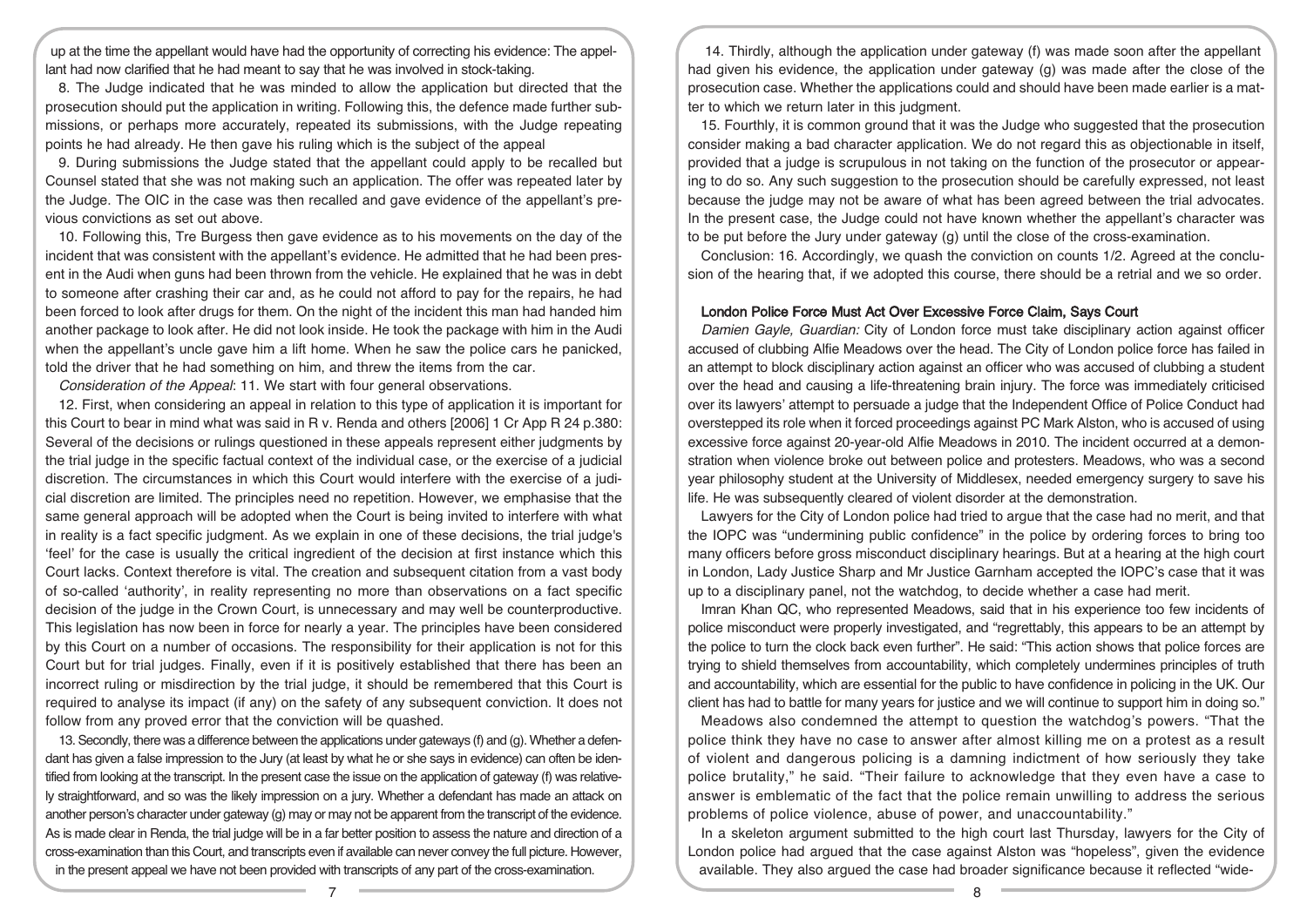spread concern" from police forces that the IOPC was directing them to bring gross misconduct hearings with no chance of success, "thereby damaging public and police officer confidence in the police complaints system. This cannot be in the public interest or in the interests of maintaining public confidence in and the reputation of the police service."

In response, the IOPC said that it was up to the disciplinary panel to decide whether the case had merit. "It has at times been alleged, and in some cases it has been held by the courts, that the IOPC had acted unlawfully by dismissing allegations of police misconduct at the 'case to answer' stage," the watchdog told the court. "The courts have repeatedly emphasised the focused nature of the IOPC's function in this regard, which must be carefully distinguished from making a decision on the substance of the allegations. The latter task falls not to the IOPC but to the relevant misconduct panel if a case to answer is identified." A City of London police spokesman said the force acknowledged the court's decision and would "comply with [their] statutory duty" to hold a disciplinary hearing for Alston.

#### Golubyatnikov and Zhuchkov v. Russia

The applicants, Dmitriy Golubyatnikov and Sergey Zhuchkov, are Russian nationals who were born in 1979 and 1978 respectively and live in Tikhoretsk (Krasnodar region, Russia). The case concerned their allegation that they had been ill-treated in police custody in order to force them into confessing to inflicting serious head injuries on a girl who later died. Both men allege that they were arrested in January 2005, beaten by the police with rubber truncheons and had gas masks placed over their heads to block their access to air. Mr Golubyatnikov says that he refused to confess and on the same day as his arrest was taken to hospital where he was diagnosed with multiple injuries, including fractured ribs. Mr Zhuchkov says that he ended up confessing and incriminating himself and the first applicant after two days of ill-treatment and out of fear for his life. He subsequently retracted his confession, and maintained that position at trial, pleading not guilty, as did the first applicant. Pre-investigation inquiries have repeatedly been carried out into the applicants' complaints of police brutality. However, the prosecuting authorities have refused to institute criminal proceedings, most recently in 2016, in respect of both applicants.

The courts relied, among other evidence, on Mr Zhuchkov's confession to convict the applicants in August 2005 of causing grievous bodily harm leading to death. Mr Golubyatnikov was sentenced to 12 years' imprisonment and Mr Zhuchkov to nine years' imprisonment. In those proceedings, the courts dismissed the applicants' allegations of ill-treatment as unfounded, relying on the refusals to institute criminal proceedings against the police officers. Mr Zhuchkov's allegation of unlawful detention was dismissed for the same reason.

Relying on Article 3 (prohibition of inhuman or degrading treatment), both applicants complained that they had been subjected to police ill-treatment and that the authorities had failed to carry out an effective investigation into their allegations. They both further complained under Article  $6 \nless 1$  (right to a fair trial) that their convictions had been unfair because they had been based on evidence which Mr Zhuchkov had been coerced into giving. Mr Zhuchkov made another complaint, alleging under Article  $5 \xi$  1 (c) (right to liberty and security) that he had been detained for over a day before his arrest had been officially recorded.

Violation of Article 5 § 1 - in respect of Mr Zhuchkov, Violation of Article 3 ill-treatment, Violation of Article 3 (investigation), Violation of Article 6 § 1: Just satisfaction: 25,000 euros (EUR), each, to Mr Golubyatnikov and Mr Zhuchkov for non-pecuniary damage; EUR 142 to Mr Golubyatnikov and EUR 313 to Mr Zhuchkov for costs and expenses.

#### Jailed Anti-Fracking Activists Freed on Appeal

Josh Gabbatiss, Independent: Three activists jailed for a protest at a fracking site in Lancashire have been freed on appeal. Simon Blevins, 26, Richard Roberts, 36, and Rich Loizou, 32, had their jail terms replaced with conditional discharges. The three men were initially convicted of causing a public nuisance after they climbed onto lorries bringing drilling equipment to Cuadrilla's Preston New Road site last July.

They were sentenced to up to 16 months in prison, while a fourth protester Julian Brock, 47, was given a 12-month prison term, suspended for 18 months. He did not challenge his sentence. Following the decision, Lord Chief Justice Lord Burnett said: "We have concluded that an immediate custodial sentence in the case of these appellants was manifestly excessive. In our judgment the appropriate sentence which should have been imposed on 26 September was a community order with a significant requirement of unpaid work. But these appellants have been in prison for six weeks. As a result, and only for that reason, we have concluded that the appropriate sentence now is a conditional discharge for two years."

The packed courtroom erupted with applause and singing after the decision was announced. Hundreds of protesters had gathered outside the Royal Courts of Justice prior to the verdict, including family members of the three men, environmental campaigners and former Green Party leader Caroline Lucas. After the ruling, Platon Loizou, father of Rich Loizou, said: "We are just delighted. Today justice has really been done. "We should not be here in the first place, but what's done is done. We have now got to concentrate our efforts on stopping fracking in this country." Rosalind Blevins, mother of Simon Blevins, thanked the thousands of people she said had shown support for their cause since the original ruling.

Hundreds of representatives from academia and trade unions have issued open letters in recent weeks, published in The Independent, slamming the "absurdly harsh" sentencing. "We are very happy about the decision to overturn the excessive sentence ... We need more, not less, direct action to challenge the government's support of the fracking industry," said Andrea Brock of the University of Sussex, who issued one of those letters with Dr Amber Huff.

Friends of the Earth and human rights organisation Liberty made submissions to the Court of Appeal on the original sentences, raising concerns that the decision was a violation of people's right to protest. At the initial sentencing, Judge Robert Latham had said that he could not suspend the jail terms handed to the three protesters as there was too great a risk of them reoffending. "Friends of the Earth intervened in this important case on the basis that these sentences were disproportionate," said Katie de Kauwe, the environmental group's lawyer said.

"We are very pleased that the Court of Appeal has today found that the custodial sentences were manifestly excessive and quashed them. This is a great outcome." Responding to the news, John Sauven, executive director of Greenpeace, said: "Today's verdict is a major cause for celebration not just for activists, but for everyone whose home, community and climate are threatened by reckless industrialisation". "This is still a country where dissent is tolerated and speech is free."

#### Domestic Abuse Victims Seeking Help Are Left In Squalor

Duncan lewis: A number of specialist legal practitioners and housing charities have revealed that many seeking housing when fleeing domestic abuse are being left with no choice but to live in poor quality accommodation. Many victims are leaving their homes with young children, having to live in dirty and unsanitary accommodation – with some evidence of mould, infestations and a lack of utilities. This raises a number of difficulties, not least the fact that they are more likely to feel forced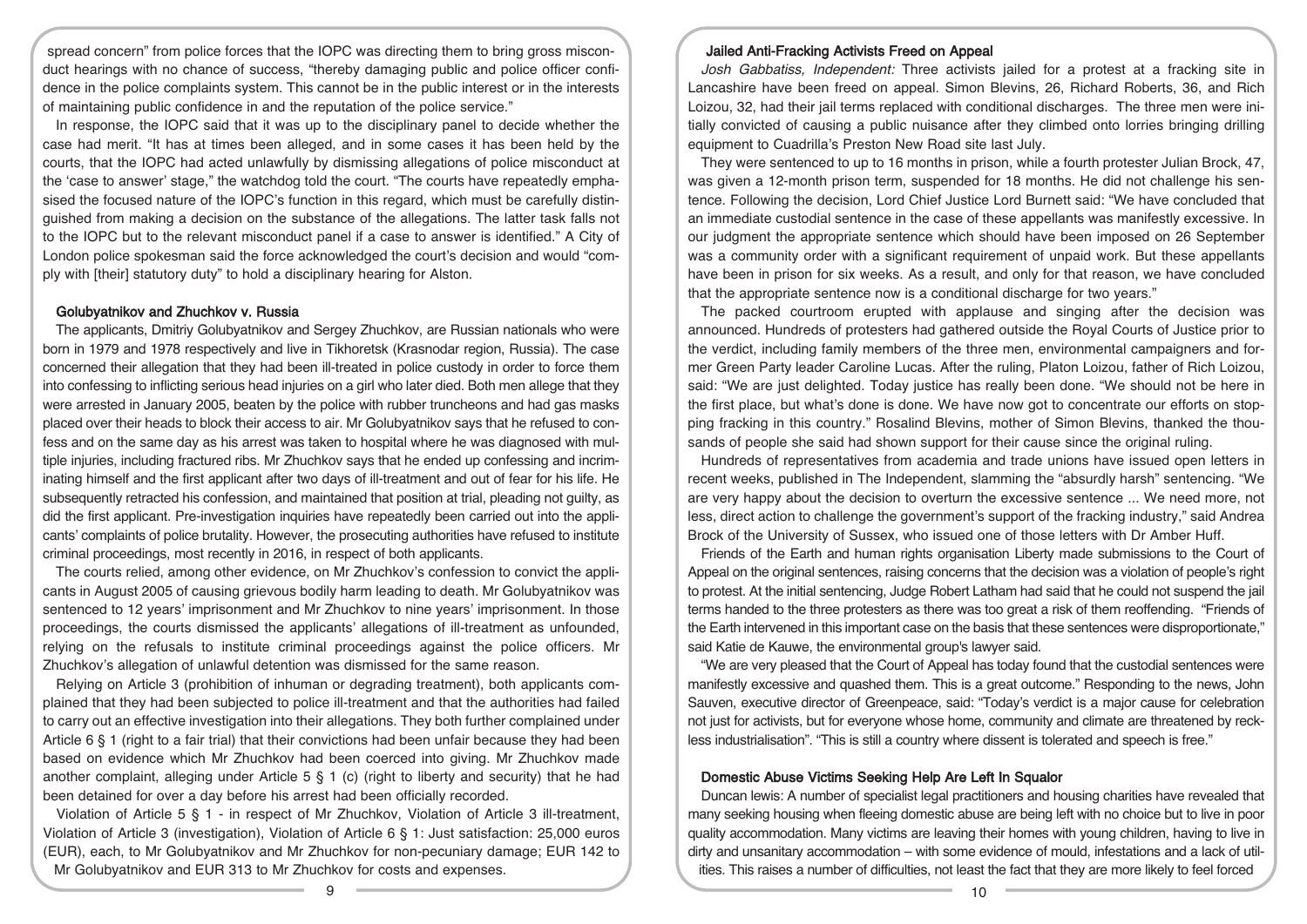to return to their homes where their attackers may reside in favour of more sanitary living conditions.

Professionals acting on behalf of domestic abuse victims have seen this problem arise more and more in recent years, since the number of social housing options have decreased and alternative affordable housing is even more few and far between. With benefits capped and allowances that local housing authorities offer frozen, the only landlords willing to let properties for a reduced rate are arguably offering something of lower quality. If the state of the property is so poor, this can have a direct impact on the tenant's health.

One such case in which a mother fled abuse to be placed in a house by Homes for Haringey, the property had no electricity and an abandoned vehicle was left outside the front of the building. The mother argues that an infestation of mice was a contributory factor to her daughter's ear infection. When this first property proved unsuitable for the mother, the local council did respond by placing her in temporary accommodation, however this poses problems of its own. A family forced to leave their home, to then be passed on from place to place, only increases the strain and distress imposed by the situation.

Charities and legal professionals insist that more needs to be done to ensure victims are given appropriate accommodation as soon as possible, especially when proceedings are ongoing in relation to any abuse claims. As a rule, those who have suffered domestic abuse that seek housing should be placed at the top of the priority list, and the accommodation selected should be suitable. If a victim finds that this is not the case when they are placed in a property, it is important that they understand that they can challenge the placement. Many fear that if they do not take the first accommodation they are offered they will end up homeless.

With this in mind, the results of the Women's Aid Nowhere to Turn 2018 report revealed that 12% of women seeking emergency accommodation were left without refuge. It is these extreme cases which demonstrate the extent of the problem with accessing housing today. Anyone who is looking for housing and is struggling to get a placement from their local authority, or anyone who has been given subpar accommodation, should speak to a housing solicitor who will be able to advise on the best course of action.

# Prison Pepper Spray Plan Risks Inmate Safety, Rights Body Says

Jamie Grierson and Damien Gayle, Guardian: The rollout of pepper spray to prison officers across England and Wales puts inmates at risk of inhumane treatment, the head of the UK's human rights watchdog has said. David Isaac, the chair of the Equality and Human Rights Commission (EHRC), said the use of Pava, a synthetic incapacitant pepper spray, to control behaviour in jails could cause pain and serious injury. Rory Stewart, the prisons minister, announced on Tuesday that £2m would be spent on arming every officer in adult jails with Pava, after a pilot by the Prison Service. Isaac said: "We understand that prison officers need methods to protect themselves and other prisoners but such protections must not be at the expense of the basic rights of prisoners. Everyone has the right to live without fear of inhumane treatment, and the use of Pava spray in a detention environment is a way of controlling behaviour that causes pain and can seriously injure." He said the EHRC wrote to and met the Prison Service last month to express its reservations about the rollout, and was disappointed there had been no further debate before the announcement. "Making Pava spray available to every prison officer increases the risk that it might be used inappropriately," Isaac said, adding that the EHRC would be asking the Prison Service again for information about the trial "so that we can assess the

adequacy of the restrictions and safeguards for Pava spray's use".

Nick Hardwick, a former chief inspector of prisons, echoed Isaac's concerns. "I heard today that staff are now going to be given pepper Pava sprays. What an admission of failure," he told the annual conference of the Prison Governors' Association. "I don't dispute that things have got so bad that that may be necessary, but we should resist the argument that greater use of force is any kind of a penalty compared with enough experienced staff creating relationships." Earlier, John Podmore, a former governor who turned Brixton prison in south London from Britain's worst performing jail into its most improved, said the move "is not going to help the control that's been lost in many prisons at the moment". He pointed out that some large prisons, such as Wormwood Scrubsin London, had 40 officers in charge of about 1,200 inmates. "Prisons run on cooperation; they don't run on coercion. They run on staff personal relationships and unfortunately there's currently … in many, many prisons a culture of conflict; and pepper spray will make it much worse. It's a downward spiral," he told BBC Radio 4. Podmore said the problem was that "we've got far too many prisoners with nothing to lose. They've got nothing on the inside and nothing on the outside, and that's what we need to address."

#### HMP Exeter – Very Violent Prison Needing Urgent Prison Service Support

HMP Exeter, holding more than 400 men from across the south west of England, was found by inspectors to be "very violent", with widespread illicit drug use and poor living conditions apparently regarded by staff as normal. Peter Clarke, HM Chief Inspector of Prisons, said the deterioration in conditions in Exeter, particularly in safety, was so severe that he invoked the Urgent Notification protocol for only the second time since it was ratified in November 2017. The protocol – invoked in Exeter in May 2018 – requires the Secretary of State for Justice to respond publicly with plans to improve the jail.

In the previous inspection, in August 2016, inspectors had found a serious decline in a number of areas. Mr Clarke warned in 2016: "Unless the regime at the establishment could be improved, violence reduced and the prevalence of drugs and other contraband addressed, further declines would be almost inevitable." In 2018, Mr Clarke said: "Unfortunately, despite a significant increase in staffing levels, my fears have proved founded…This unannounced inspection, carried out a mere 21 months after the last, found that not only did many prisoners feel unsafe but that the prison was in fact significantly less safe than at the last inspection, was less safe than similar prisons, and had reached a position where it now inevitably attracted our lowest possible assessment of 'poor'."

The rate of assaults between prisoners was the highest inspectors had then seen in a local prison in recent years, and had more than doubled since the 2016 inspection. The number of incidents involving the use of force by staff had risen and was also very high. Many violent incidents were serious and involved weapons. There was a concerning trend of prisoners throwing boiling water mixed with sugar at staff and other prisoners, which had occurred at least 25 times in the previous six months. Illicit drugs were prevalent, with 60% of prisoners saying it was easy to obtain drugs and around a quarter testing positive for drugs. Living conditions for many in the prison were very poor. Mr Clarke commented: "My sense was that the situation had come to be regarded by many staff as normal."

There had also been six self-inflicted deaths since the last inspection, and apparently another within weeks of the 2018 inspection. Self-harm had risen by 40%. Mr Clarke added: "In light of the very high levels of vulnerability, self-harm and suicide among prisoners at Exeter, it was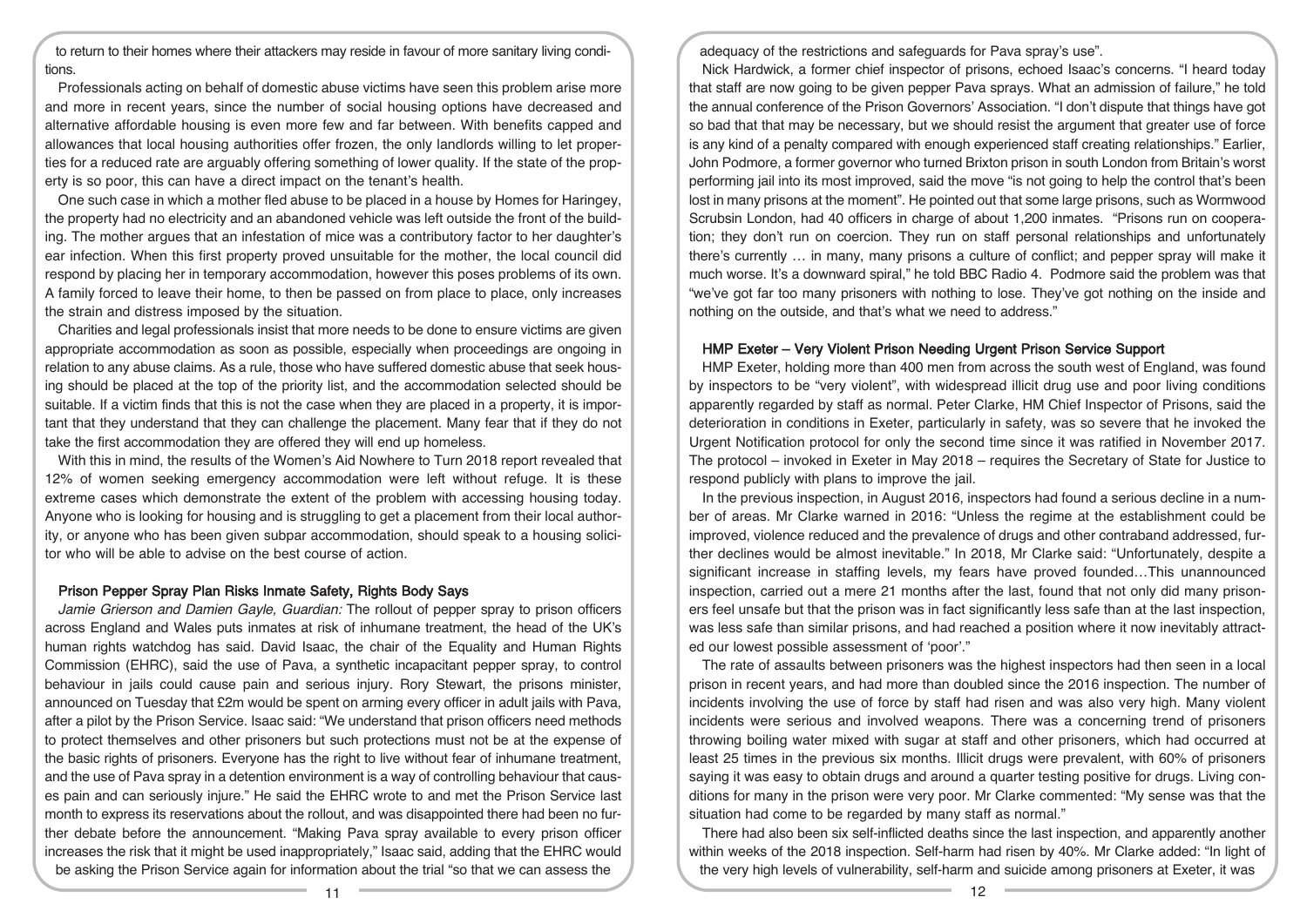shocking to see that cell call bells were routinely ignored by staff." Inspectors were particularly appalled by the segregation unit, finding a young man with mental health issues being held in the only cell in use during a period of refurbishment. The report noted the prisoner "was effectively living in the middle of a building site, which was noisy and dirty due to the refurbishment work taking place." Staff had not even made the effort to find out his first name. Inspectors made 47 recommendations. 30 recommendations from the last inspection had not been achieved.

On a more positive note, inspectors found that the prison was now much better staffed, the day-to-day regime was generally more predictable, and there had been improvements in health care and resettlement activity. Overall, though, Mr Clarke said: "My judgement was that without significant intervention and support from HM Prison and Probation Service (HMPPS), the urgently needed improvements to safety in HMP Exeter were unlikely to materialise. This was directly relevant to my decision to use the Urgent Notification protocol."

#### Stephen Stubbs, Andrew Davis and Clinton Evans – Should the Judge Have Recused Himself?

These appeals raise the question whether a judge who has presided at an aborted trial by jury ought to have recused himself from sitting on an appeal against conviction by the defendants following their conviction on the same charges at a further trial by jury in which he played no part.

2. On the 25 July 2013, following a trial before Jones J and a jury, the three appellants, Stephen Stubbs, Andrew Davis and Clinton Evans, were each convicted on one count of the murder of Jimmy Ambrose, a police officer, and on another count of the attempted murder of Marcian Scott. Evans was also convicted on two further counts alleging firearms offences. They were each sentenced to life imprisonment for murder and ten years' imprisonment for attempted murder. Evans was also sentenced to three years' imprisonment on each firearms count. All sentences were to run concurrently.

3. This was the third trial of this matter. The first trial took place before Allen J and a jury in 2002. The appellants were convicted but their appeals against conviction were allowed and a retrial ordered. The second trial took place before Isaacs J and a jury in 2007. It was aborted on the first day of the judge's summing up.

4. The charges arose out of a shooting incident which is alleged to have occurred on 29 March 1999 outside the Club Rock nightclub in Bay Street, Nassau. In interview all three appellants admitted their presence in the vicinity of the incident. A central issue was identification. The evidence implicating Stubbs came mainly from Marcian Scott, John Campbell, both eye-witnesses, and from Officers Ryan and Duncombe. The evidence implicating Davis came mainly from Scott and Campbell. The evidence implicating Evans came mainly from Campbell and Officers Burrows and Robinson. Scott made a deposition at the preliminary inquiry and gave oral evidence at the first trial. However, he died on 29 June 2006, between the first and second trials.

Discussion: 23. Mr Knox is correct in his submission that the fact that a judge has previously made a decision adverse to the interests of a litigant is not, of itself, sufficient to establish the appearance of bias. As Floyd LJ observed in Zuma's Choice Pet Products Ltd v Azumi Ltd [2017] EWCA Civ 2133 (at paras 29, 30), the fair-minded and informed observer does not assume that because a judge has taken an adverse view of a previous application or applications, he or she will have pre-judged, or will not deal fairly with, all future applications by the same litigant. However, different considerations apply when the occasions for further rulings do not arise in the same proceedings, but in a separate appeal.

24. In the present case, during the second trial of the appellants Isaacs J had made rulings on issues of mixed questions of fact and law or involving the exercise of judicial discretion. In par-

ticular, first he had ruled against a submission of no case to answer. In doing so he had necessarily concluded that there was sufficient evidence on which a reasonable jury properly directed could convict the appellants. Secondly, he had ruled that Scott's deposition should be admitted in evidence. In doing so he held that the statutory provision under which the application was made was not unconstitutional, that Scott's evidence was sufficiently reliable for it to be in the interests of justice to admit it and that, in the exercise of his discretion, it was fair to admit it. Thirdly, in a further exercise of judicial discretion, he permitted dock identifications of all three appellants. These were concluded rulings on intermediate issues of major significance in the proceedings.

25. The Board is conscious that the application for Isaacs JA to recuse himself seems to have arisen unexpectedly, perhaps because those organising the listing had had no reason to be aware of his prior connection with the case. Moreover, the judgment of Conteh JA suggests that it may well not have been clear at the time of the Court of Appeal's ruling upon recusal that the issues on which Isaacs J. had had to rule at the second trial were to some extent revisited in the grounds of appeal. But it is now apparent that as a member of the appellate court he was required to address essentially the same issues on which he had ruled at the second trial. So far as concerns the issue whether there was a case which could properly be left to the jury, it is of course the case that the appeal involved an examination of the evidence given at the third trial which would not have been identical to that given at the second trial. Nevertheless, the prosecution evidence is accepted to have been in substance the same at the second and third trials, the issues for decision on appeal remained essentially the same as those decided by Isaacs J at the second trial and the submissions advanced by the parties were very similar.

26. In the same way, the decisions at the second and third trials on the admissibility of Mr Scott's evidence were not identical. Isaacs J ruled at the second trial that the deposition of Mr Scott was admissible but not the transcript of his evidence at the first trial in May 2001, whereas in the third trial Jones J held both admissible. Furthermore, the Court of Appeal recorded in its judgment of 8 July 2016 that the objections against the admissibility of the deposition and the transcript of Mr Scott's evidence at the first trial "have now in the instant appeals morphed into a constitutional challenge". However, the point made on behalf of Stubbs and Davis at the second trial and on the appeal was essentially the same: that by virtue of article 20(2)(e) of the Constitution, a defendant has an entrenched right to cross-examine those persons who come to give evidence against them as the prosecution's witnesses. That submission was rejected by Isaacs J at the second trial and by the Court of Appeal. Moreover, the Court of Appeal in dismissing this ground also found that Jones J was correct to have admitted in evidence both the deposition and the transcript of evidence. As a result, the issues for decision were substantially the same.

27. Similarly, the issue of whether a dock identification should have been permitted or should have been refused (given what had occurred at the preliminary enquiry and the first trial), arose both in the second trial and before the Court of Appeal, albeit in the latter case only in the grounds of appeal of Stubbs and Evans.

28. In addition, the admissibility of Stubbs' interview and the issue whether it should be edited to exclude reference to Evans arose both in the second trial and before the Court of Appeal.

29. The proximity of these issues and the arguments advanced by the parties would weigh heavily in the mind of the fair-minded and independent observer.

30. Mr Knox submits that the strength of the prosecution case against these appellants was such that it is hardly surprising that both Isaacs J and Jones J rejected the submissions of no case to answer and that none of Isaacs J's other rulings involved any conclusive imputation or finding against the appellants. The first part of this submission misses the point that we are here concerned not with the merits of the substantive case for the prosecution but with apparent bias. The appellants were